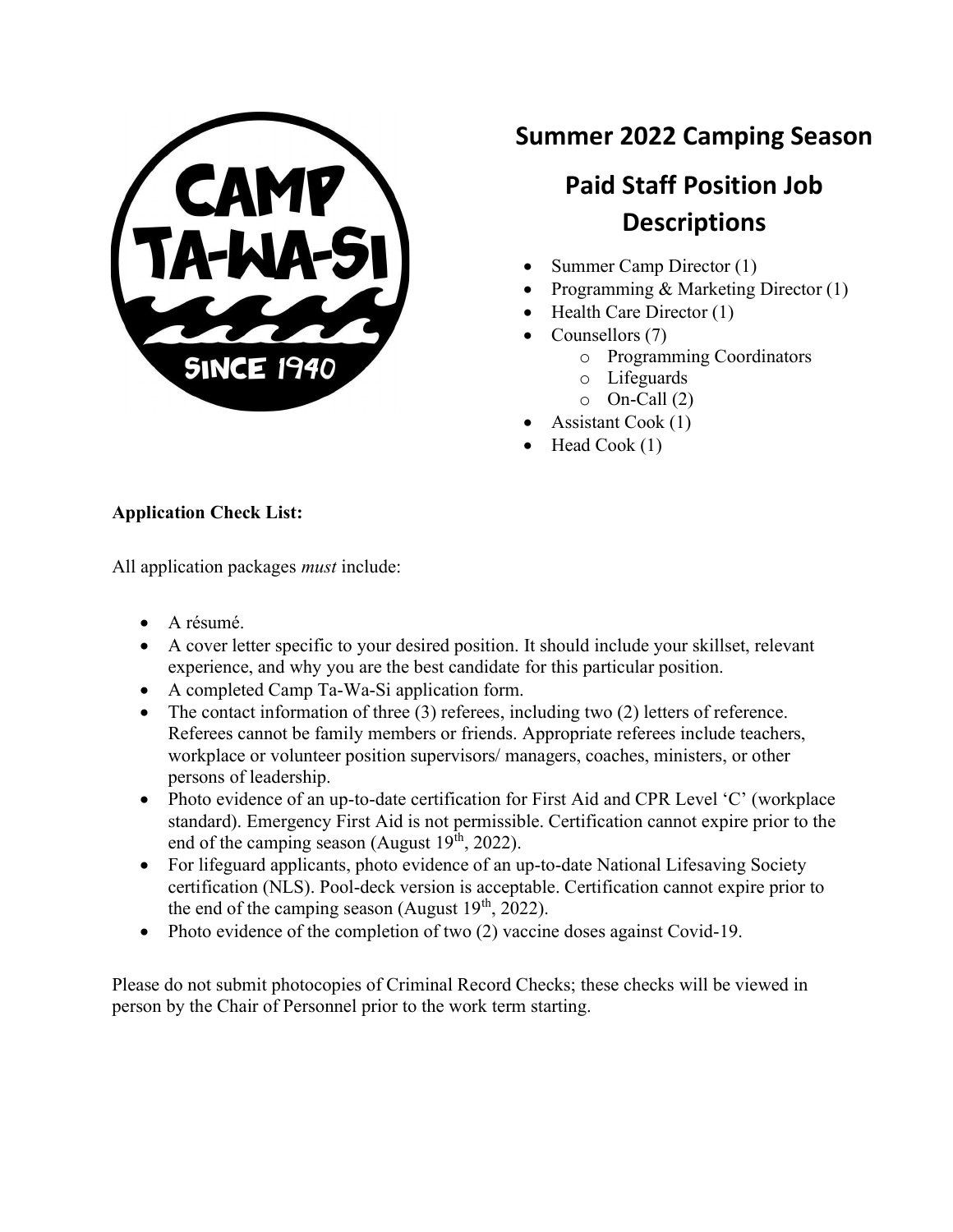# Summer Camp Director

Overview: This person is hired to act as the on-site leader and supervisor of all persons at camp. They must conduct themselves with a high degree of professionalism, flexibility, and passion for camping. The Summer Camp Director must ensure the adherence of camp policies, procedures, and staff expectations set by the Board of Directors at camp by all staff and volunteers. The Summer Camp Director must adhere to, and ensure the adherence of all other persons on site, the Covid-19 on-site safety protocols as dictated by the province and the Board of Directors.

#### Reports to: Chair of Personnel.

Oversees: Programming & Marketing Director, Health Care Director, Counselors, CITs, Head Cook, Kitchen Assistant.

#### Compensation:

- \$750.00 weekly pay for a total of 10 weeks.
- Pay includes room and board.

#### Key Qualifications:

Camp Director Applicants must:

- Must be fully vaccinated from Covid-19, with available proof of vaccination, by June  $1<sup>st</sup>$ , 2022.
- $\bullet$  Be a minimum of 21 years of age as of June 30<sup>th</sup>, 2022.
- Possess a valid certification in Standard First Aid and CPR Level 'C'.
- Possess an up to date and clear Criminal Record Check, including a Vulnerable Sector Check and a Child Abuse Registry Check.
- Be available to attend training events.
- Be able to live on-site during camping season (July & August), Sunday-Friday.
- Possess the necessary physical and emotional stamina required for being available to children and youth 24 hours a day, 5 days a week.

#### Preference will be given to:

- Students or graduates of post-secondary programmes of studies related to caring for child and youth and leadership.
- Persons with leadership experience, ideally in a camping or related setting.

#### Desired qualities and abilities are:

- Problem solving.
- Functional in high stress situations.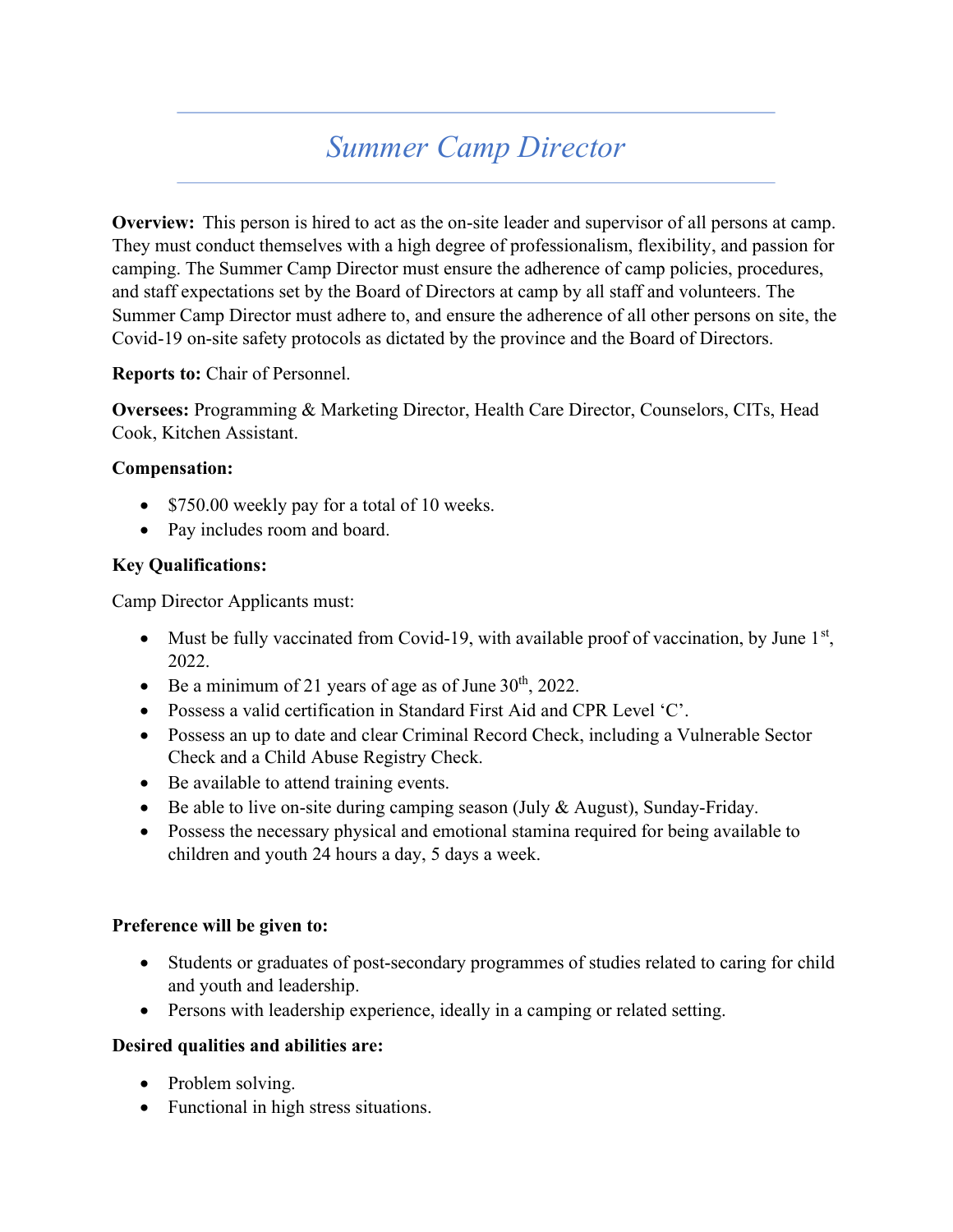- Peer mediation.
- Counselling capabilities with children and youth.
- Excellent verbal and written communication skills.
- Excellent organizational skills.

#### Pre-Season Duties:

- Attend and assist in camp marketing events.
- Attend Camp Cleanup.
- Develop and implement training sessions for paid staff and volunteers during pre-season training camp.
- Work closely with and continuously communicate with the Chair of Personnel and Chair of Board.
- Manage the application, interviewing, and acceptance of Counselors in Training (CITs).
- Attend Director's Training and Camp STUFF (United Church Summer Camp staff training).

#### Seasonal Duties (included but not limited to):

- Attend and participate in camper registration.
- Supervise and support staff in counselling and programming.
- Supervise daily camp schedule.
- Complete and deliver weekly staff evaluations.
- Manage and supervise completion of camp documentation.
- Deliver general camp weekly reports.
- Attend on-site board meetings (monthly) during camp season.
- Act as primary contact on-site for guardians of campers.
- Manage and implement camper and staff discipline as needed.
- Supervise and manage emergency situations.
- Ensure the completion of daily, weekly, and seasonal maintenance.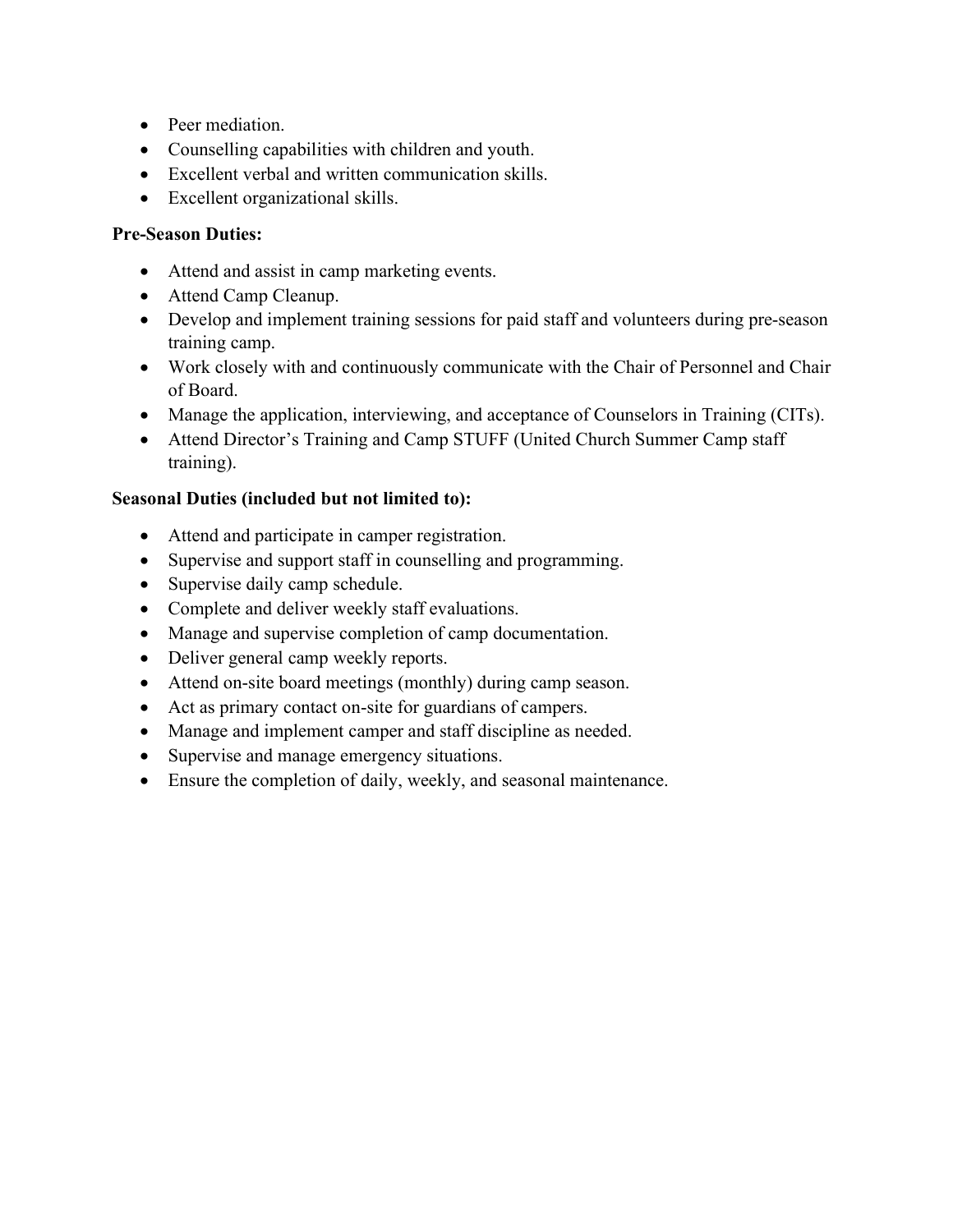# Programming & Marketing Director

Overview: The Programming & Marketing Director will supervise and participate in the development and implementation of all camp programming during the camping season. The Programming & Marketing Director will assist counsellors during programming weeks in both programming responsibilities and camper support. The Programming & Marketing Director will assist the Summer Camp Director in their duties as needed. The Programming & Marketing Director must adhere to the Covid-19 on-site safety protocols as dictated by the province and the Board of Directors.

Reports to: Summer Camp Director, Chair of Personnel.

Oversees: Counselling staff, CITs, and campers.

#### Compensation:

- \$550 weekly pay for a total of 7 weeks.
- Room and board included in pay.

#### Key Qualifications:

- Must be fully vaccinated from Covid-19, with available proof of vaccination, by June  $1<sup>st</sup>$ , 2022.
- Must be a minimum of 21 years of age by July  $1<sup>st</sup>$ , 2022.
- Possess a high school diploma or equivalent.
- Possess a valid First Aid & CPR Level 'C'.
- Possess a clear Criminal Record Check.
- Possess a clear Child Abuse Registry Check.
- Possess a clear Vulnerable Sector Check.
- Be able to live on-site during camping season (July & August), Sunday-Friday.
- Possess the necessary physical and emotional stamina required for being available to children and youth 24 hours a day, 5 days a week.

#### Preference will be given to:

- Students or graduates of post-secondary programmes of studies related to caring for child and youth and leadership, marketing, or recreational leadership.
- Persons with leadership experience, ideally in a camping or related setting.
- Experience in leading recreational activities, particularly in the outdoor setting.

#### Desired qualities and abilities are: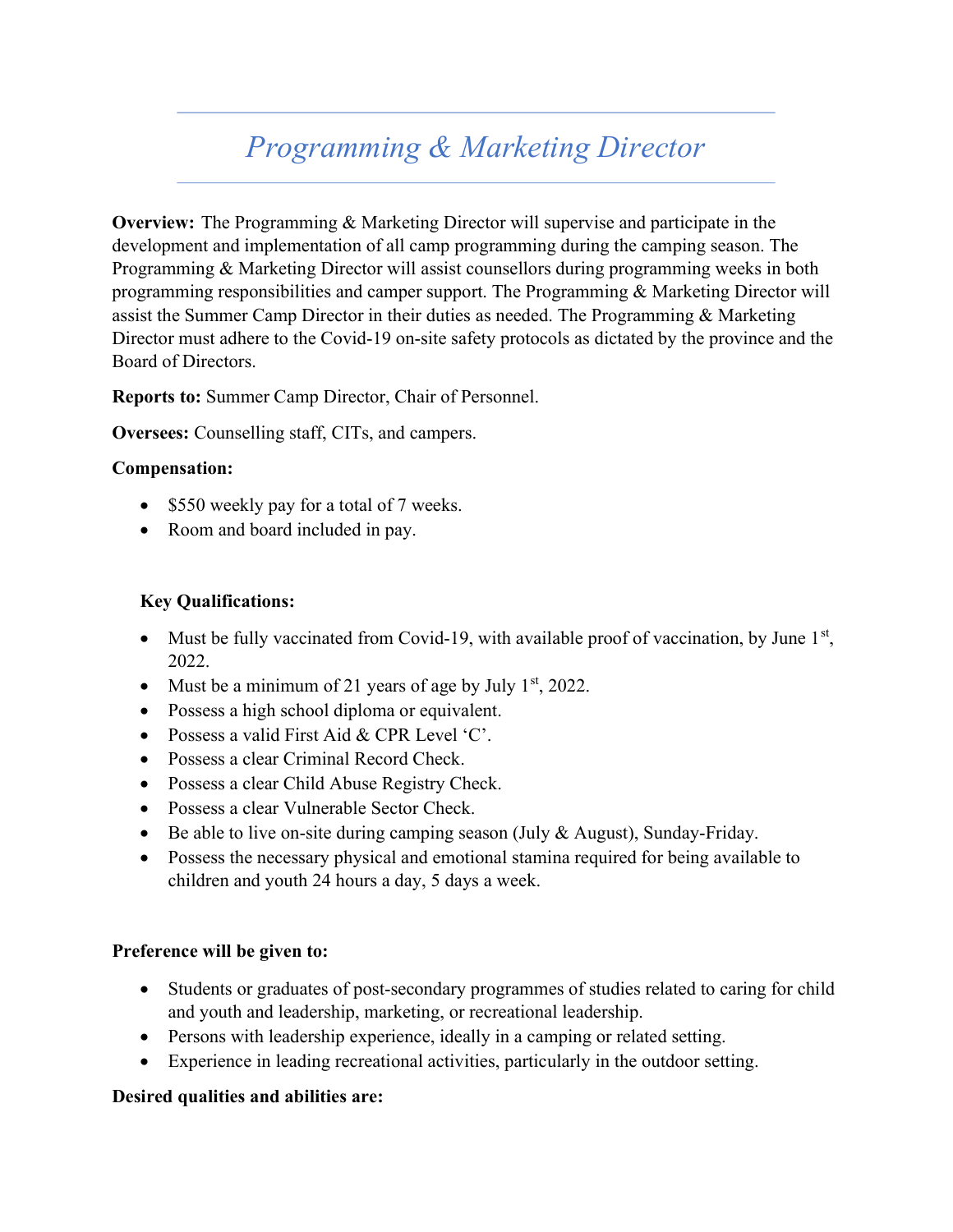- Problem solving.
- Flexibility.
- A creative and enthusiastic attitude.
- Excellent verbal and written communication skills.
- Excellent organizational skills.

#### Pre-Season Responsibilities:

- Attend and assist in marketing events.
- Attend Camp Cleanup.
- Develop programming schedule.
- Oversee counsellors in developing assigned programming.
- Correspondence with and scheduling of outside entertainment.
- Assist the Summer Camp Director and board members in the planning and implementing of staff and volunteer training at pre-season training camp.
- Attend Director's Training and Camp STUFF (United Church Camps of the Maritimes training).

- Implement and oversee daily theme day and camp-wide programming with camper age and inclusivity in mind.
- Supervise and attend counsellor-led activities.
- Oversee completion and collection of programming logs.
- Oversee completion and collection of camper Christmas cards.
- Offer support and guidance to other programming staff.
- Manage the updating of camp's social media accounts (taking pictures of activities, creating posters, etc).
- Participate in daily, weekly, and seasonal camp maintenance.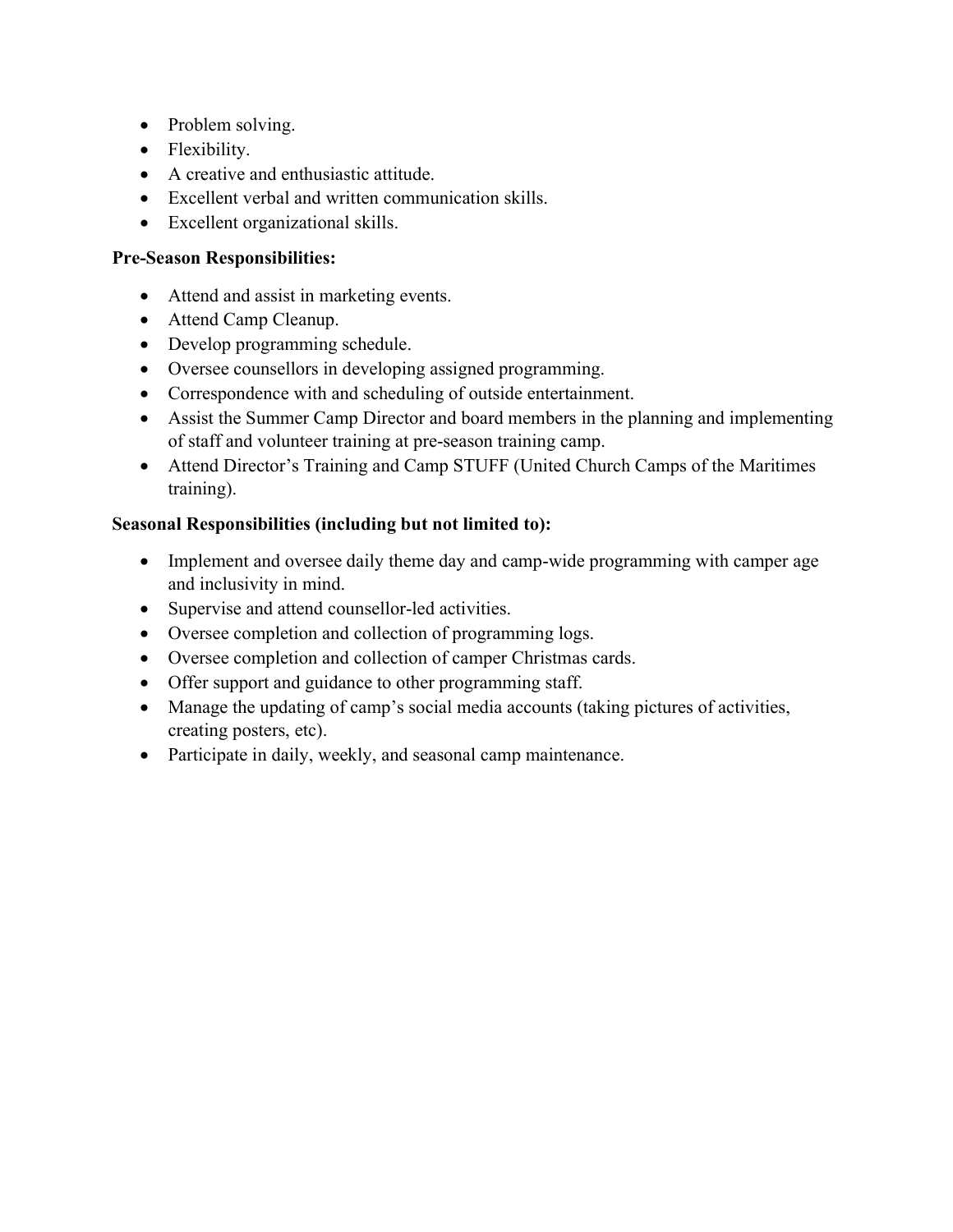# Health Care Director

Overview: The Health Care Director will assume responsibility of all camper medications and their dispersal. They will manage, document, and conduct emergency procedure drills. The Health Care Director will assist counsellors during programming weeks in health concerns and camper needs support. This person will assist in setting and maintaining the high standard of sanitizing and cleanliness expected of camp staff on-site. The Health Care Director will assist the Summer Camp Director in their duties as needed. The Health Care Director must adhere to the Covid-19 on-site safety protocols as dictated by the province and the Board of Directors.

Reports to: Summer Camp Director, Chair of Personnel.

Oversees: Counselling staff, CITs, campers.

#### Compensation:

- \$550 weekly pay for a total of 7 weeks.
- Room and board included in pay.

#### Key Qualifications:

- $\bullet$  Be fully vaccinated from Covid-19, with available proof of vaccination, by June  $1<sup>st</sup>$ , 2022.
- Be a minimum of 21 years of age by July  $1<sup>st</sup>$ , 2022.
- Possess a high school diploma or equivalent.
- Possess a valid First Aid & CPR Level 'C'.
- Possess a clear Criminal Record Check.
- Possess a clear Child Abuse Registry Check.
- Possess a clear Vulnerable Sector Check.
- Be able to live on-site during camping season (July  $&$  August), Sunday-Friday.
- Possess the necessary physical and emotional stamina required for being available to children and youth 24 hours a day, 5 days a week.

#### Preference will be given to:

- Students or graduates of post-secondary studies of health care, with a particular penchant for working with children and youth.
- Persons with leadership experience, ideally in a camping or related setting.
- An understanding and passion for working in the healthcare field.

#### Desired qualities and abilities are:

• Problem solving.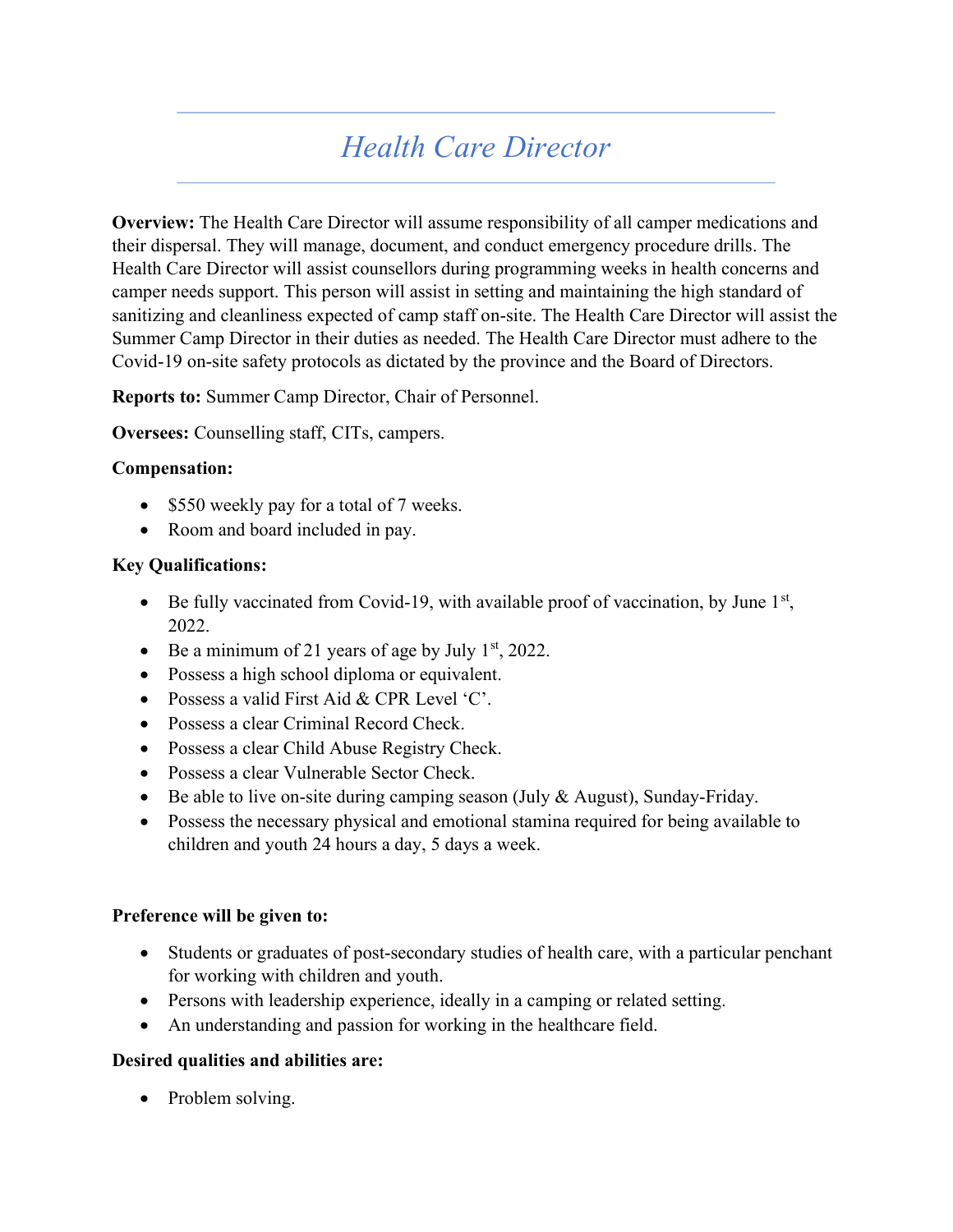- Flexibility.
- Ability to remain calm and objective in high stress situations.
- A safety-first approach and excellent health and safety standards.
- Excellent verbal and written communication skills.
- Excellent organizational skills.
- Possess the necessary physical and emotional stamina required for being available to children and youth 24 hours a day, 5 days a week.

### Pre-Season Responsibilities:

- Attend and assist in marketing events.
- Attend Camp Cleanup.
- Assisting Summer Camp Director with the development and planned implementation of camp's health, safety, and maintenance protocols in cooperation with the Board of Directors.
- Assist the Summer Camp Director and board members in the planning and implementing of staff and volunteer training at pre-season training camp.
- Attend Director's Training and Camp STUFF (United Church Camps of the Maritimes training).

#### Seasonal Responsibilities (including but not limited to):

- Attend camper registration, managing the collection of medications.
- Manage the keeping and dispensing of all camper medications.
- Plan, implement, and document camp emergency drills.
- Supervise all first aid administration.
- Address illness at camp in cooperation with Summer Camp Director and Board of Directors.
- Manage camp sanitary and maintenance schedules.
- Participate in daily, weekly, and season camp maintenance.
- Actively model and ensure in others the modelling of a high standard of hygiene and safety.

# Camp Counselor & Programme Coordinator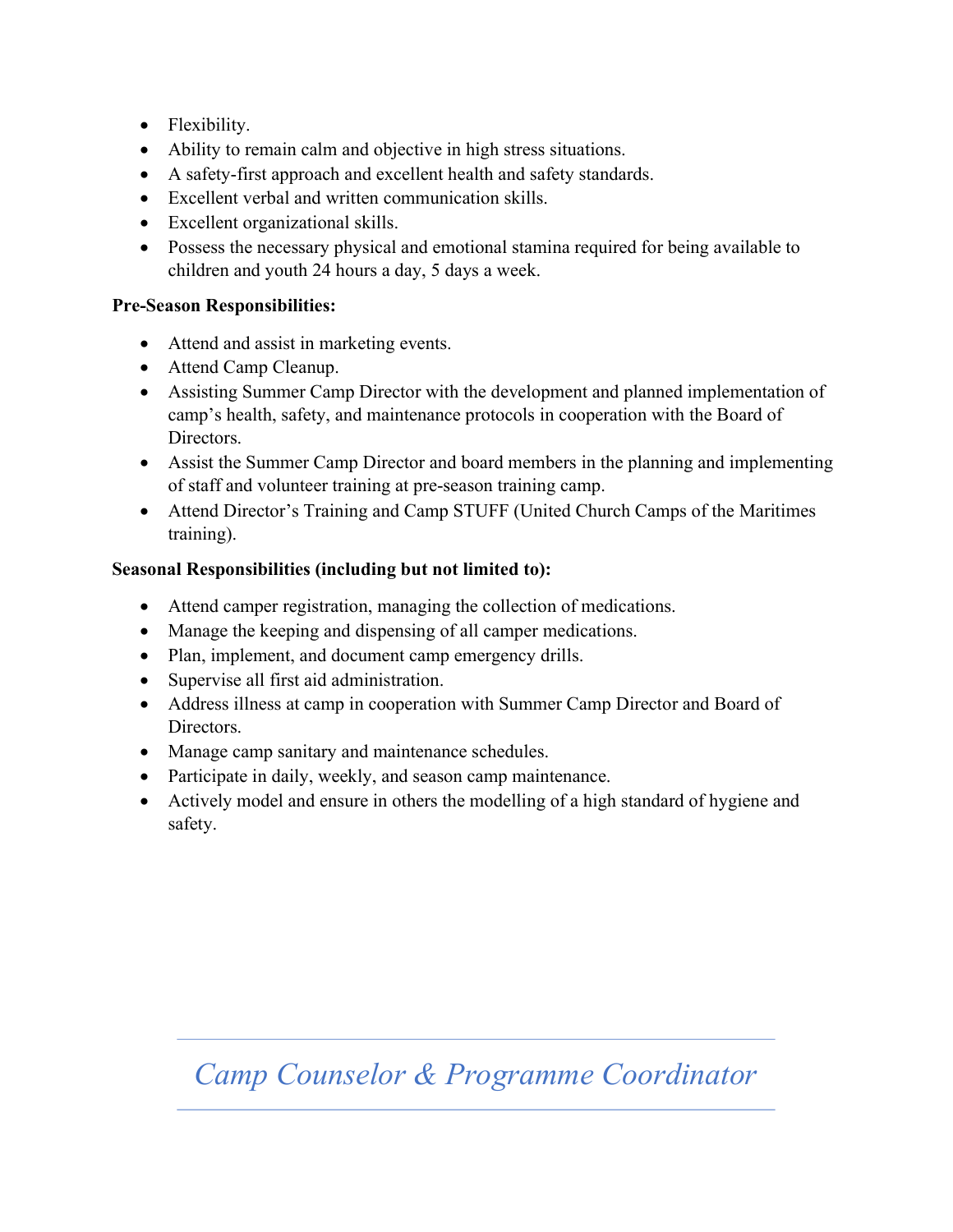Overview: Camp Counselors are responsible for building relationships and fostering the positive engagement of campers during the campers' time at camp. Counsellors must be capable of both supervising and acting as play-partners for their campers. Counsellors ensure the basic needs and wellness of campers and CITs are being met. Counsellors with assigned programming must plan and implement developmentally appropriate activities at their scheduled times. All staff must adhere to the Covid-19 on-site safety protocols as dictated by the province and the Board of Directors.

Reports to: Summer Camp Director, Chair of Personnel.

Oversees: Assigned campers and CITs (Counselors in Training)

#### Compensation:

- \$509 per week for a total of 7 weeks.
- Room and Board included in pay.

#### Key Qualifications:

- Must be fully vaccinated from Covid-19, with available proof of vaccination, by June  $1<sup>st</sup>$ , 2022.
- Be a minimum of 16 years of age by July  $1<sup>st</sup>$ , 2022.
- First Aid & CPR Level 'C'.
- If applicant is 18+ years in age only:
	- Possess a clear Criminal Record Check.
	- Possess a clear Child Abuse Registry Check.
	- Possess a clear Vulnerable Sector Check.
- Possess the necessary physical and emotional stamina required for being available to children and youth 24 hours a day, 5 days a week.

#### Desired Abilities and Qualities are:

- Good organisational skills.
- The ability to be flexible and to adapt to change as needed.
- Compassionate and patient.
- Possess a high level of enthusiasm and energy.
- Be emotionally mature.
- Possess the necessary physical and emotional stamina required for being available to children and youth 24 hours a day, 5 days a week.

#### Pre-Season Responsibilities:

- Attend Camp STUFF (United Church Camps of the Maritimes training).
- Attend Camp Cleanup.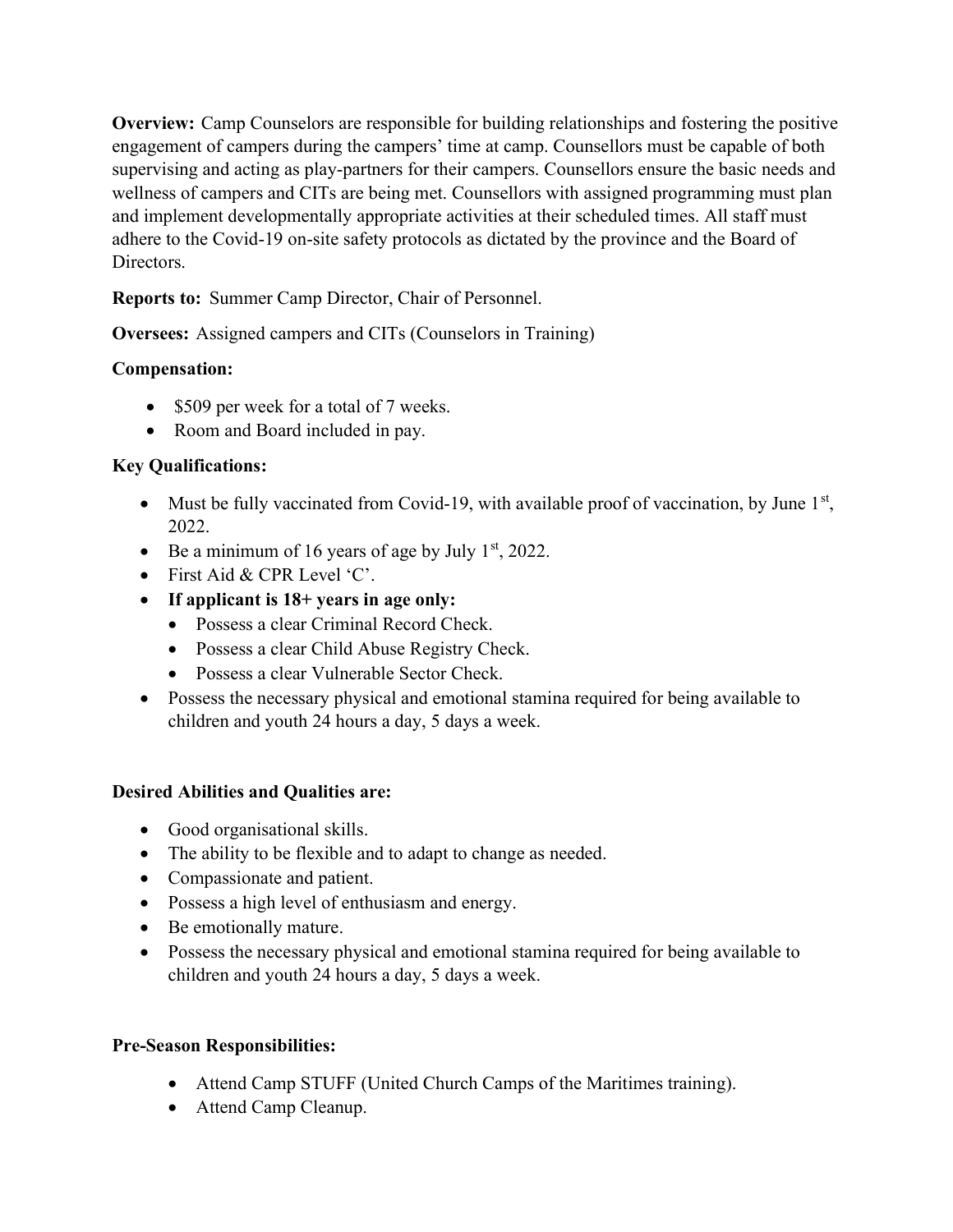- Attend pre-season training camp.
- Develop programming for assigned programme/s.
- Attend and assist in marketing and promotional events.

#### Seasonal Responsibilities (including but not limited to):

- Develop and implement assigned programming with camper age and inclusivity in mind.
- Supervise and entertain campers during unscheduled programming periods.
- Participate in programming with campers.
- $\bullet$  Mentor assigned CIT/s.
- Be actively engaged with campers during waking hours, be available to their needs overnight.
- Adhere to and uphold camp values and policies.
- Complete camper and programming documentation as needed.
- Assist in maintenance as assigned.

# Counselling/ Lifeguard

Overview: Camp Counselors are responsible for building relationships and fostering the positive development of campers during the campers' time at camp. Counsellors must be capable of both supervising and acting as play-partners for their campers. Counsellors ensure the basic needs and wellness of campers and CITs are being met. Counsellors who have lifeguarding responsibilities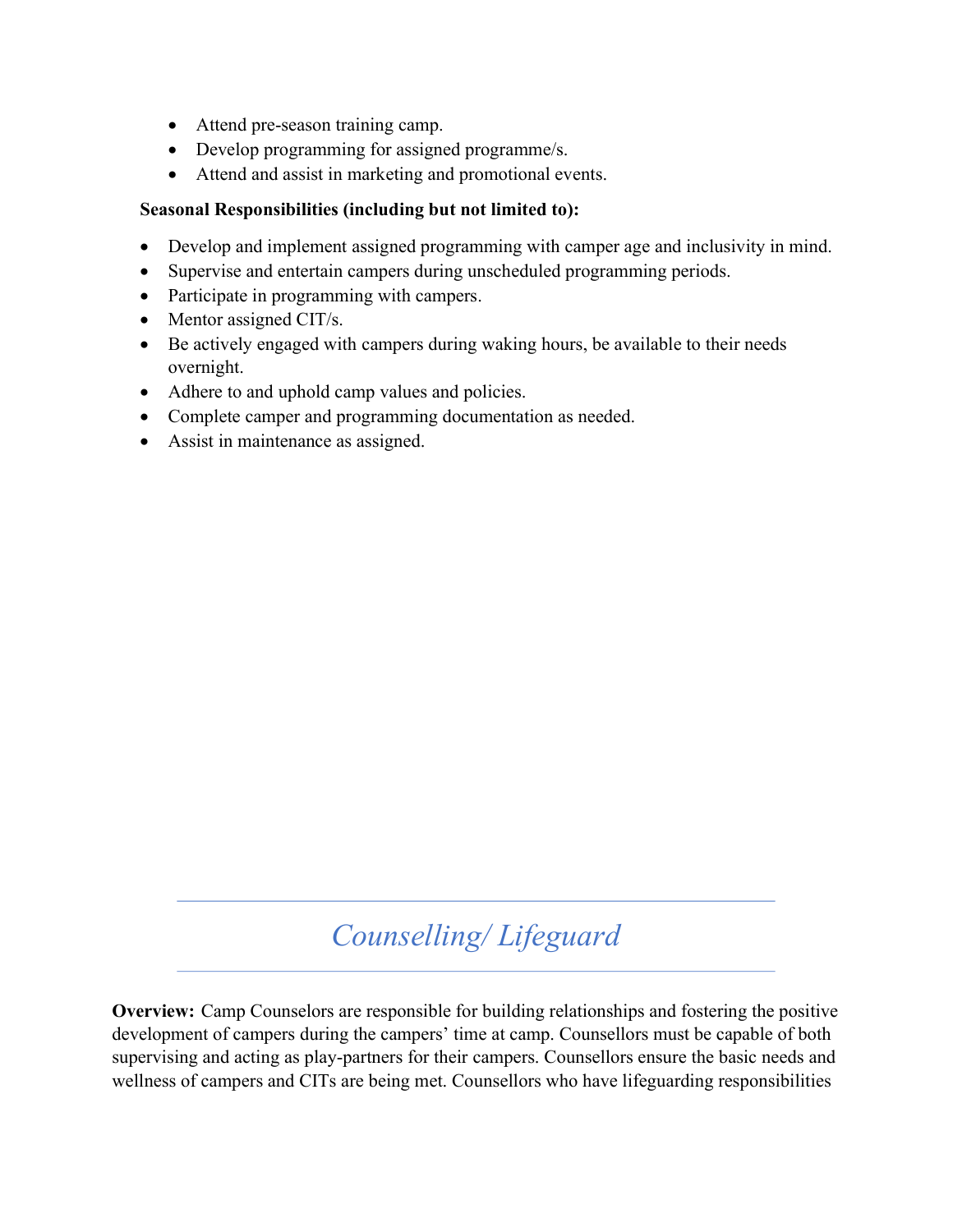must have a passion and knowledge for health and safety in the workplace. All staff must adhere to the Covid-19 on-site safety protocols as dictated by the province and the Board of Directors.

Reports to: Summer Camp Director, Chair of Personnel.

Oversees: Assigned campers and CITs (Counselors in Training).

#### Compensation:

- \$550 per week depending on assigned duties, for a total of 7 weeks.
- Room and Board included in pay.

#### Counsellor/ Lifeguard Applicants Must:

- Must be fully vaccinated from Covid-19, with available proof of vaccination, by June  $1<sup>st</sup>$ , 2022.
- Be a minimum of 16 years of age by July  $1<sup>st</sup>$ , 2022.
- First Aid & CPR Level 'C'.
- NLS.
- If applicant is  $18+$  years in age only:
	- Possess a clear Criminal Record Check.
	- Possess a clear Child Abuse Registry Check.
	- Possess a clear Vulnerable Sector Check.
- Possess the necessary physical and emotional stamina required for being available to children and youth 24 hours a day, 5 days a week.

#### Desired Abilities and Qualities are:

- Emotional maturity.
- Good organisational skills.
- Ability to be flexible and to adapt to change as needed.
- Compassion and patience.
- High level of enthusiasm and energy.
- Experience working in a lifeguard position.

#### Pre-Season Responsibilities:

- Attend Camp STUFF (United Church Camps of the Maritimes training).
- Attend Camp Cleanup.
- Attend pre-season training camp.
- Develop programming for assigned programme/s.
- Attend and assist in marketing and promotional events.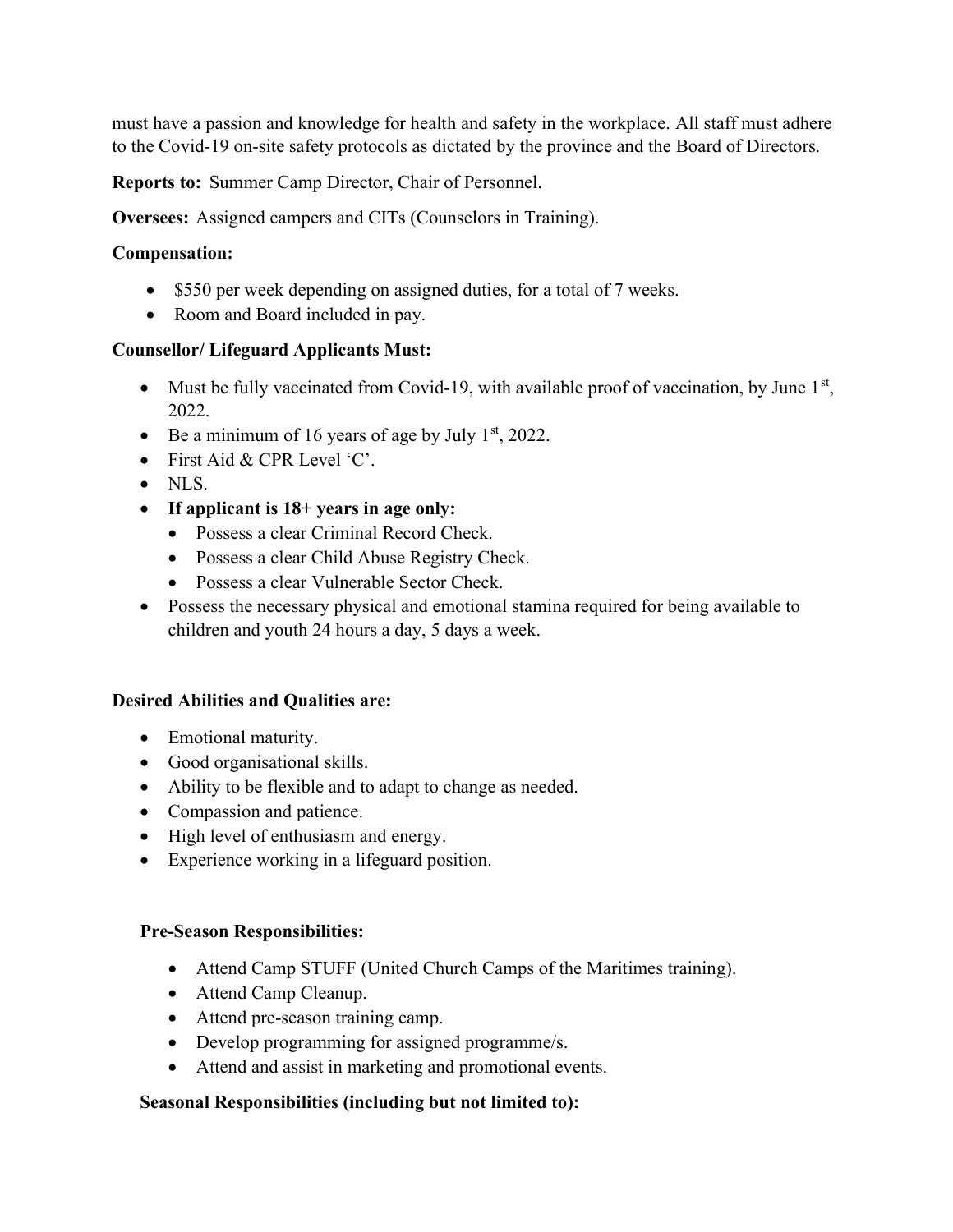- Develop and implement assigned programming.
- Supervise and entertain campers during unscheduled programming periods.
- Participate in programming with campers.
- Mentor assigned CIT/s.
- Be actively engaged with campers during waking hours.
- Adhere to and uphold camp values and policies.
- Complete camper and programming documentation as needed.
- Assist in maintenance as assigned.
- Supervise campers, staff, and CITs on the waterfront.
- Implement waterfront drills at the discretion of the Summer Camp Director.
- Deliver first aid as needed to campers, staff, and CITs.
- Deliver waterfront safety rules weekly.

# Assistant Cook

Overview: The Assistant Cook will be responsible for assisting the Head Cook in the preparation of food, kitchen cleanup and other maintenance, and serving food. All staff must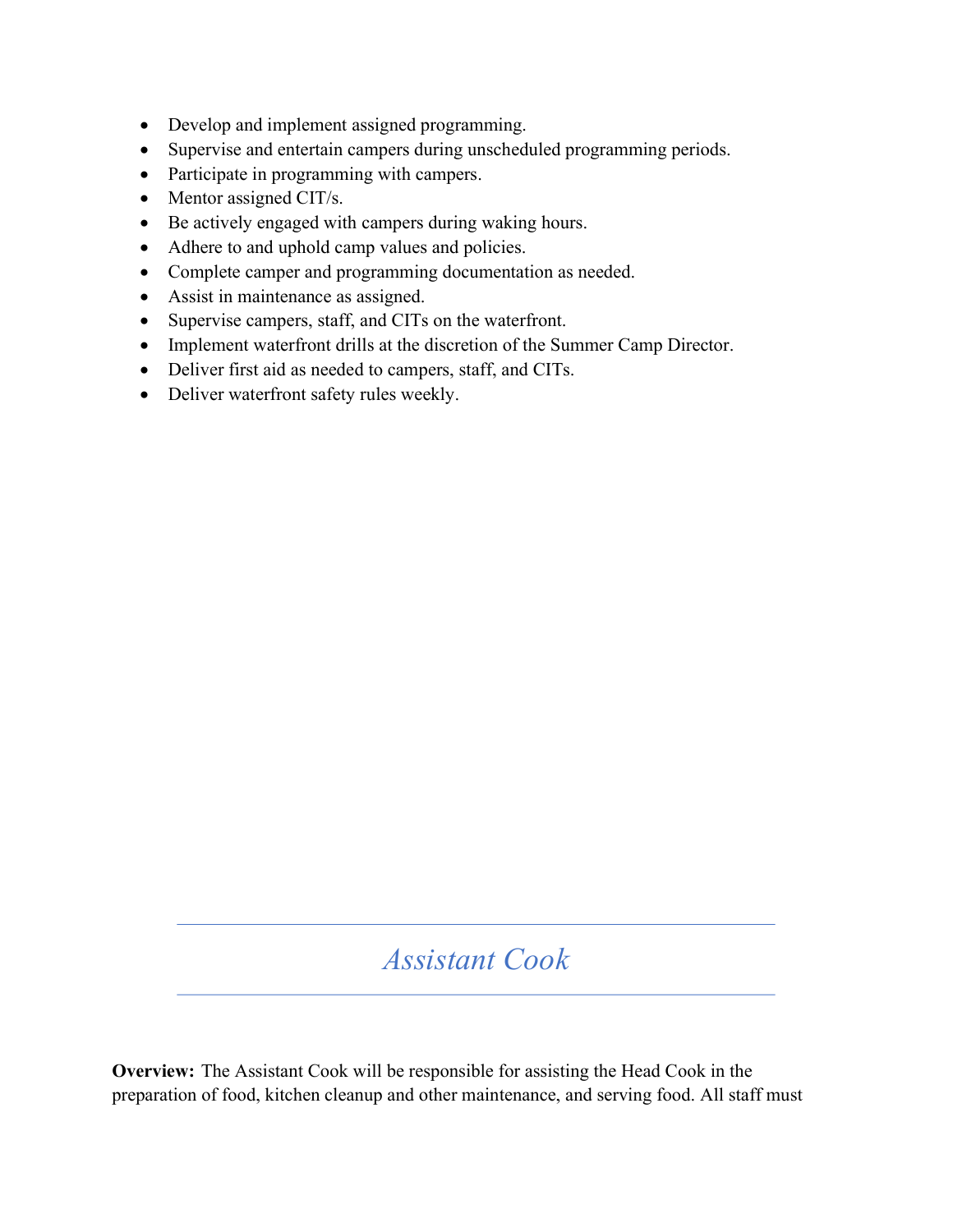adhere to the Covid-19 on-site safety protocols as dictated by the province and the Board of Directors.

Reports to: Head Cook, Summer Camp Director, Chair of Personnel.

Oversees: Assigned CITs (Counselors in Training).

### Compensation:

- $\bullet$  \$509 per week.
- Room and Board included in pay.

## Key Qualifications:

- Be a minimum of 16 years of age by July  $1<sup>st</sup>$ , 2022.
- First Aid & CPR Level 'C'.
- If applicant is 18+ years in age only:
	- Possess a clear Criminal Record Check.
	- Possess a clear Child Abuse Registry Check.
	- Possess a clear Vulnerable Sector Check.
- Possess the necessary physical and emotional stamina required for being available to children and youth 24 hours a day, 5 days a week.

## Desired Abilities and Qualities are:

- Emotional maturity.
- Organisational skills.
- Ability to be flexible and to adapt to change as needed.
- Compassion and patience.
- High level of enthusiasm and energy.
- An understanding of health and safety in the kitchen setting.

## Pre-Season Responsibilities:

- Attend Camp STUFF (United Church Camps of the Maritimes training).
- Attend Camp Cleanup.
- Attend pre-season training camp.
- Develop programming for assigned programme/s.
- Attend and assist in marketing and promotional events.

- Mentor assigned CIT/s.
- Adhere to and uphold camp values and policies.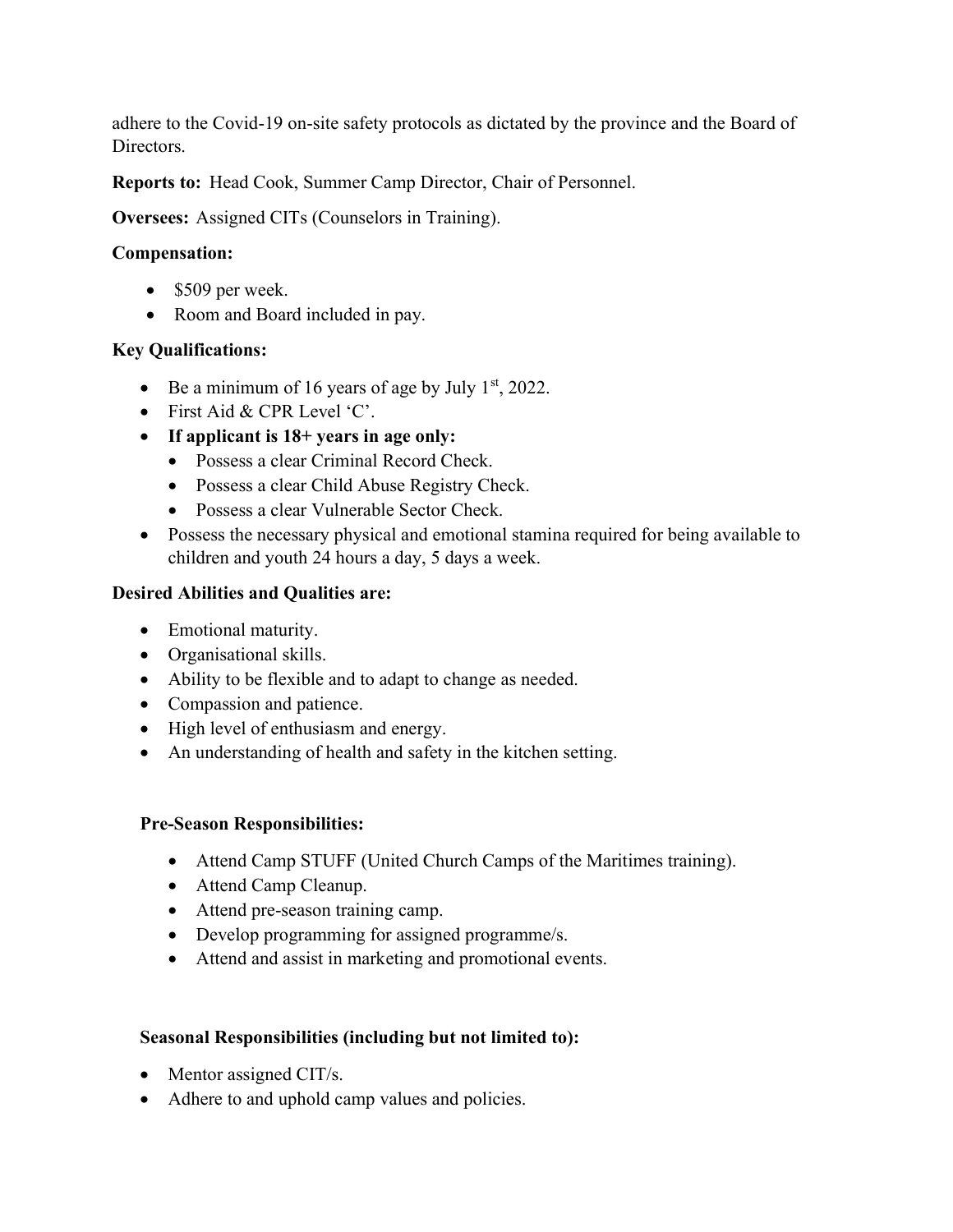- Assist in kitchen maintenance as assigned, including but not limited to mopping floors, cleaning the mess hall bathroom, washing dishes, wiping down counters, cleaning appliances, taking out garbage.
- Assist in the preparation of meals.
- Make and serve daily snack/s.
- Participate in kitchen cleanup and other kitchen maintenance.

# Head Cook

Overview: The Head Cook is responsible for making three balanced meals daily for up to 70 individuals at a time, overseeing the Kitchen Assistant, and ensuring the camp kitchen is kept